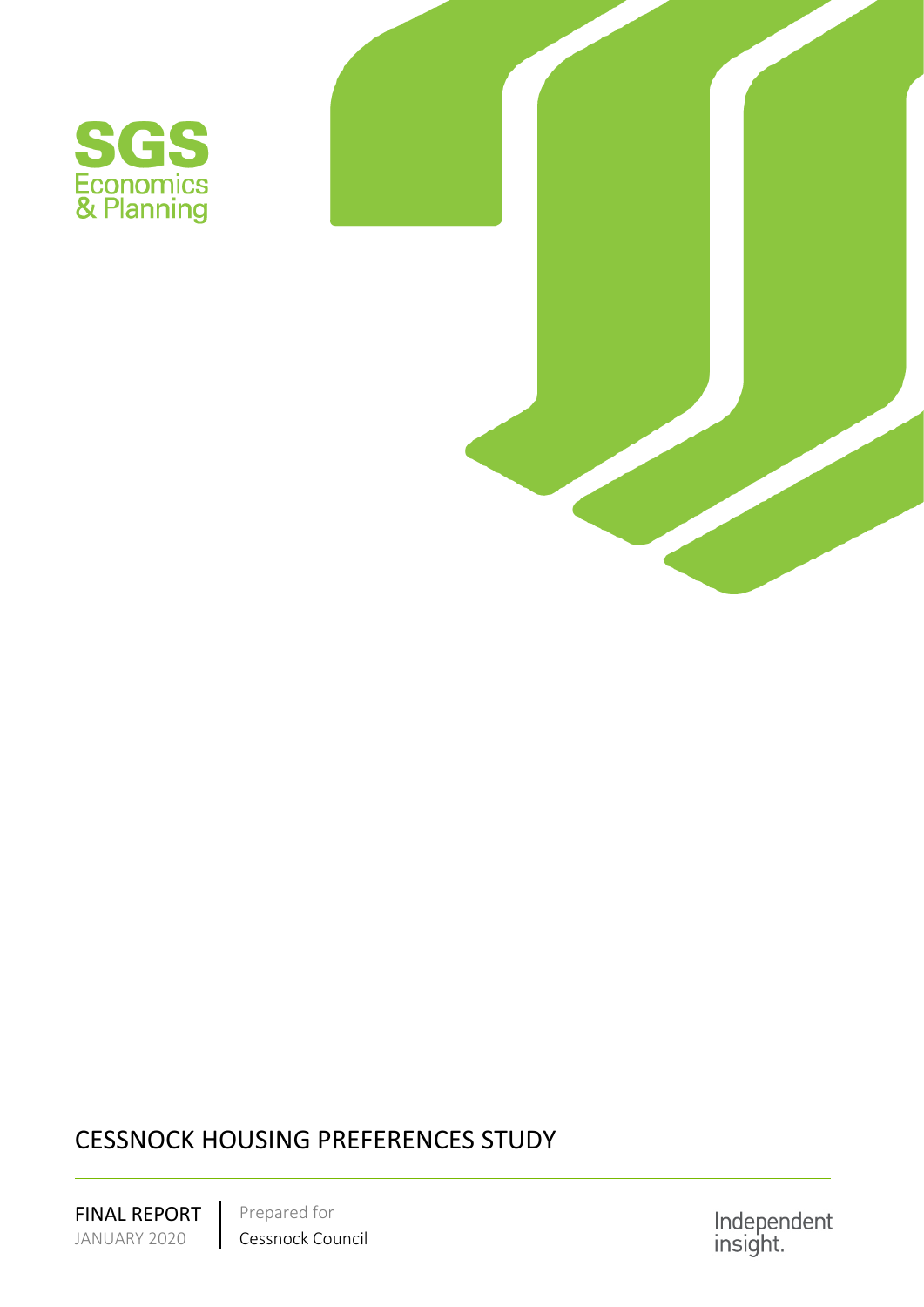







### © SGS Economics and Planning Pty Ltd 2019

This report has been prepared for [Cessnock Council .](#page-0-0) SGS Economics and Planning has taken all due care in the preparation of this report. However, SGS and its associated consultants are not liable to any person or entity for any damage or loss that has occurred, or may occur, in relation to that person or entity taking or not taking action in respect of any representation, statement, opinion or advice referred to herein.

SGS Economics and Planning Pty Ltd ACN 007 437 729 www.sgsep.com.au Offices in Canberra, Hobart, Melbourne, Sydney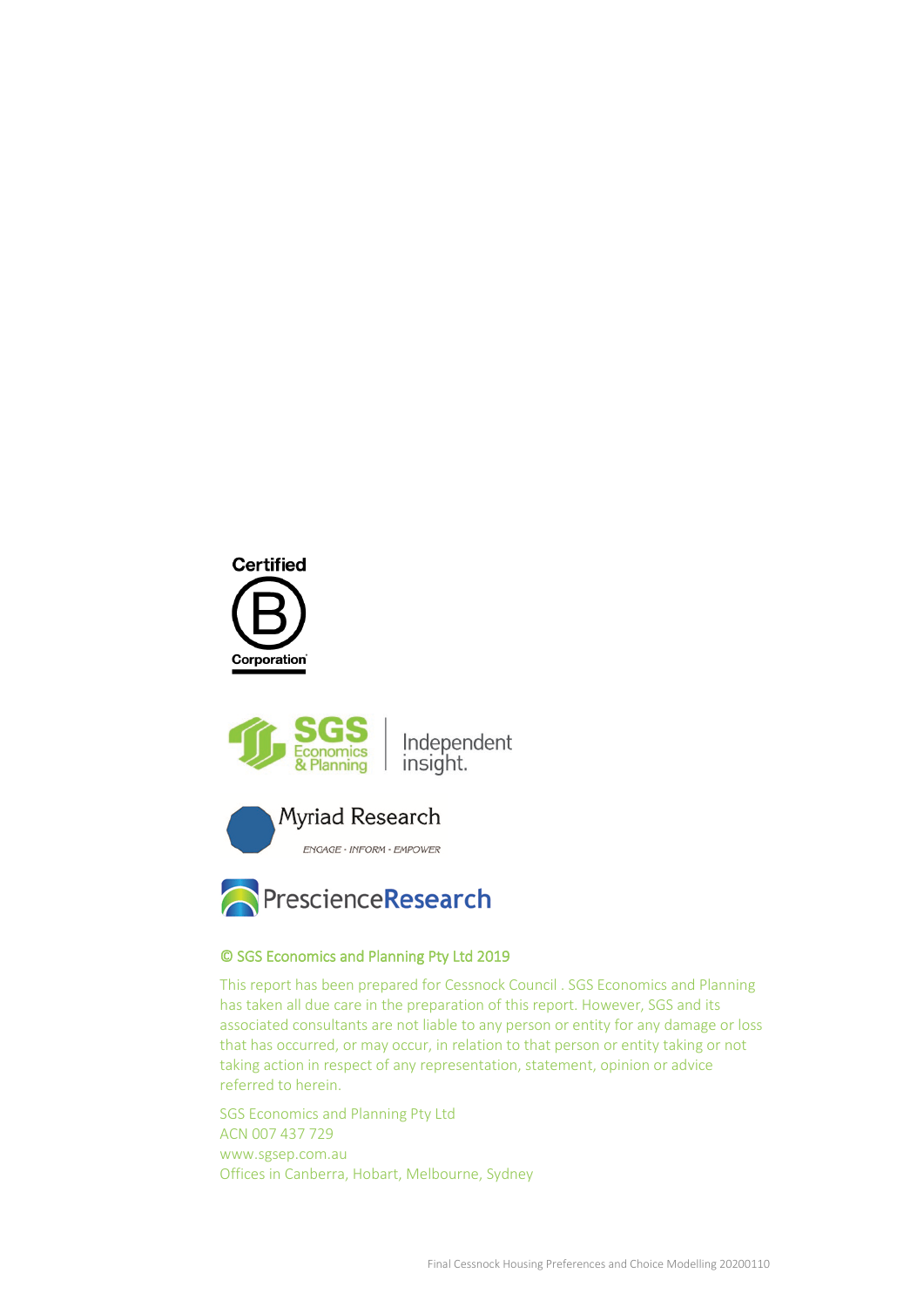# EXECUTIVE SUMMARY

## Study purpose

SGS Economics and Planning was engaged by Cessnock Council to prepare a Housing Preference Study.

This study provides insights into the housing preferences of residents of Cessnock in terms of particular types of properties, their features and location that are most important to them, and the trade-offs they might make between these attributes given their financial constraints. More importantly, it compares these preferences to the current supply of housing in the municipality to identify where there is a mismatch between demand (preferences) and supply.

## Background

In choosing where to live, households make decisions and typically trade-offs based on what they value in relation to location, dwelling size and type and other characteristics. These decisions are made in the context of individual housing budgets and the housing products available on the market at any one time. Improved understanding of the types of housing people want (and the trade offs they are willing to make) will help to better match new housing supply with housing demand. These insights into the community's decision making regarding housing choices will assist in shaping Council's Housing Strategy, which is currently being prepared.

Misalignment between the housing preferences and the existing housing stock can and do arise. On the demand-side, misalignment can happen as preferences change over time with lifestyles and local household demographics. Demographic shifts include an ageing population, the rise of single person households, and changes to 'traditional' family structures.

On the supply side, misalignment can happen when property developers build too much or too little of particular housing types. Developers might not have enough information about residential preferences or there could be certain business and risk factors associated with certain housing types. Reluctance to change a proven business model can mean that developers are hesitant to change the type of housing product they have been delivering which is typically 3-4 bedroom dwellings. Planning regulations and land supply can also cause supply side factors if they restrict or favour housing types and locations.

As houses typically have long life spans, at least 50 years, there can be a lag between the supply of appropriate dwellings to meet changing demand. Market price changes can also affect the type of housing that households can afford. The community profile as a whole can change, but only a small proportion of housing stock will be new housing that can respond to such changes.

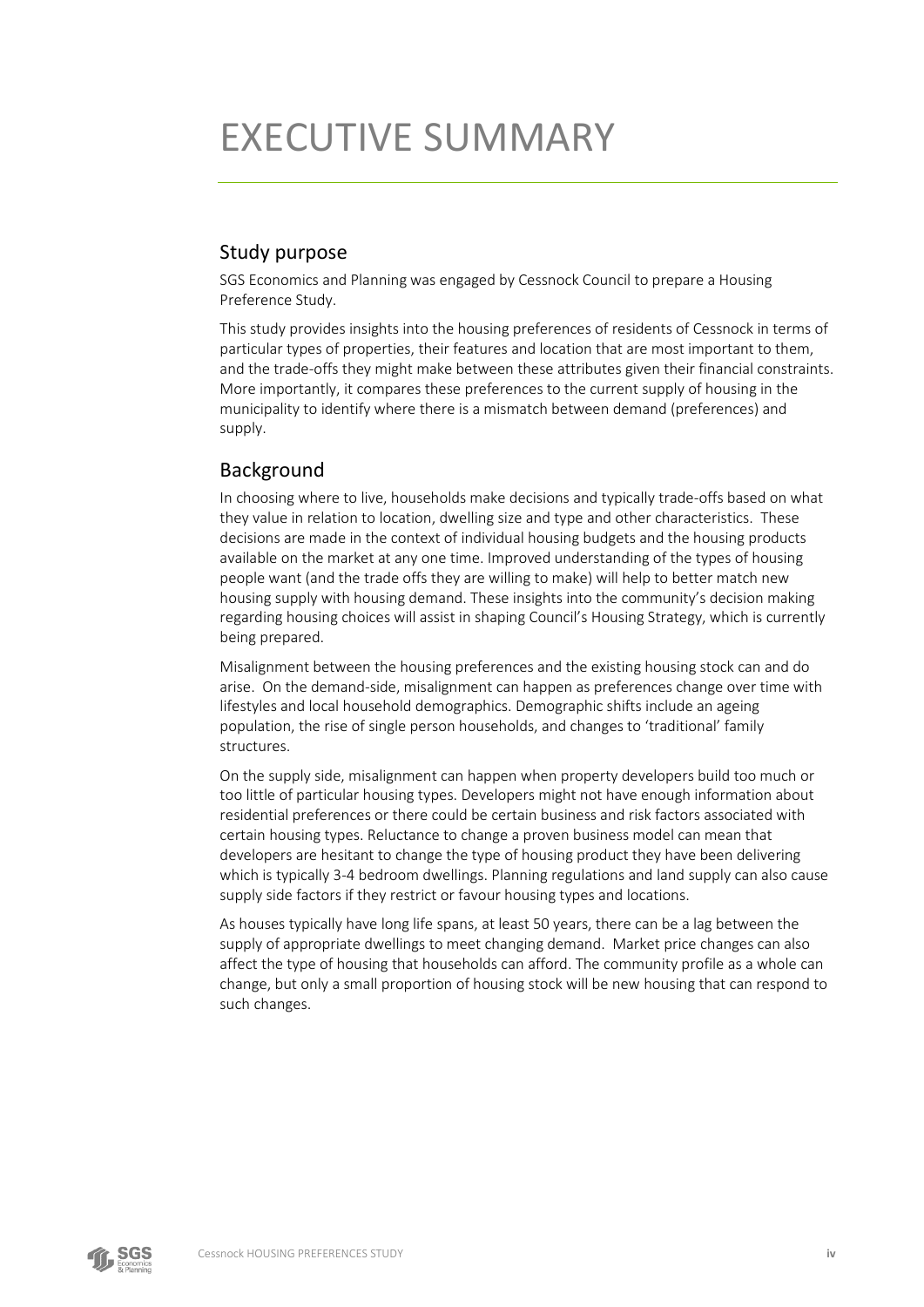## Study method

The study has three components: a housing preference survey, a choice modelling survey and choice simulation, based on findings from the choice modelling.

## Preference survey

•Identifies why respondents choose to live where they do, what they like about their homes and neighbourhoods, and, if they were to move, what location and type of dwelling they might move to.

## Choice model

•Analyses the relative value respondents place on various attributes (e.g. dwelling location, type, size) through a series of "choice tasks" exercises.

## Choice simulation

•Uses the choice model values to simulate what survey participants would choose in a new unconstrained market that has all available housing types; it shows what housing people would choose *if* it was available on the market and within their budget.

## Key findings

The housing preference survey, choice modelling exercise and simulation provide three different approaches to understanding the housing preferences of the Cessnock community. From these analyses we can draw the following key findings:

There is unmet demand for more compact dwellings: While most residents prefer to live in detached housing, both the survey preference and the simulation results indicated that a significant share of households would prefer more compact forms of housing (semidetached dwellings, villas, duplexes or apartments), than is currently available in Cessnock.

The simulation results indicate that 20.3 per cent of households would choose semidetached dwellings or flats and apartments, which is significantly higher than the current provision – in 2016 only 9.9 per cent of all housing stock was not a detached house. Results from the simulation also showed an appetite for smaller lot sizes for detached dwellings due to their lower maintenance, lower cost and accessibility.

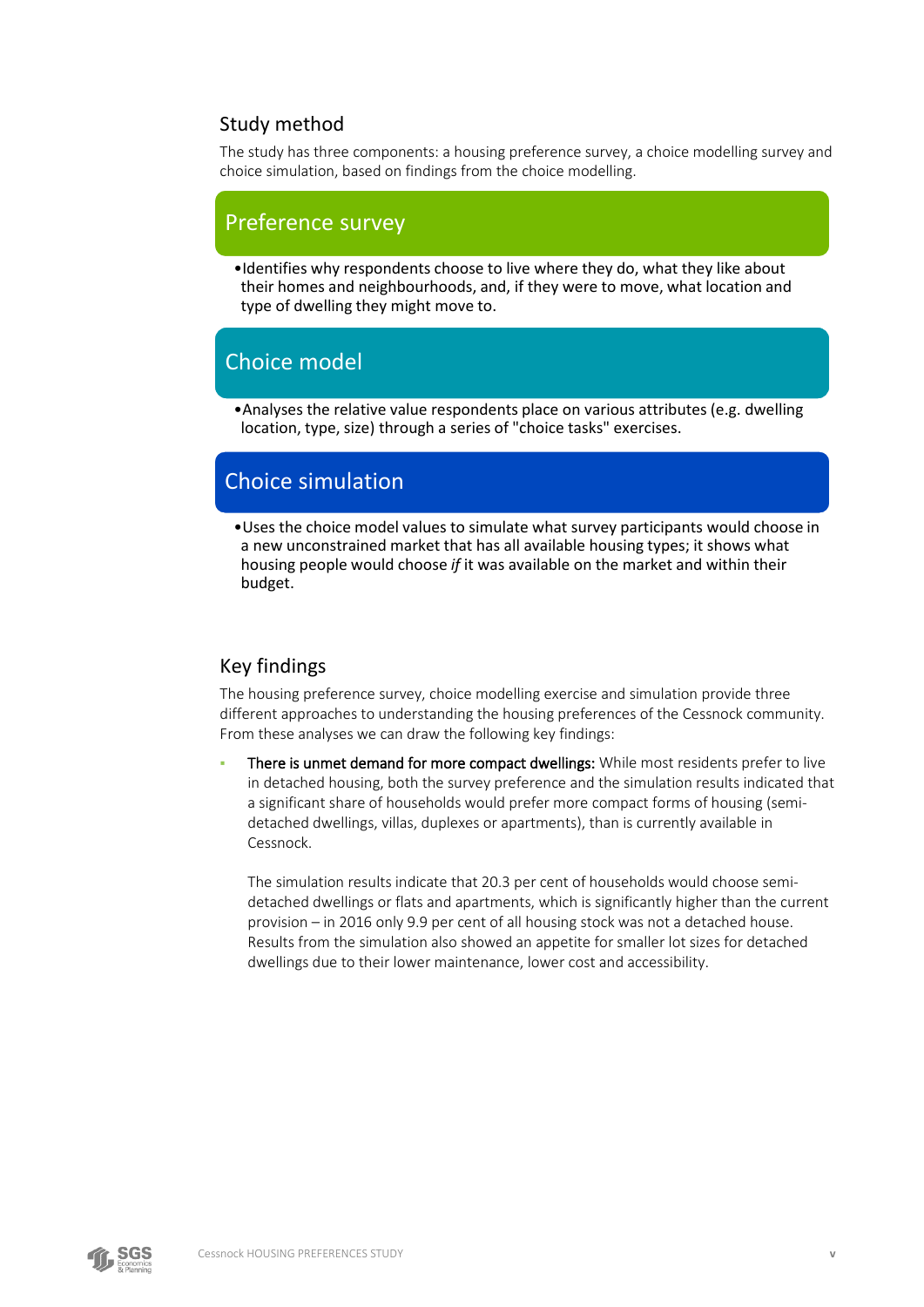

#### FIGURE 1: EXISTING HOUSING MIX, SURVEY AND SIMULATION RESULTS

Source: SGS Economics and Planning; Myriad Research; Prescience Research; ABS Census

- Price and affordability drive location and housing choice: Affordability was a reason for people moving to Cessnock (as it was cheaper than Newcastle and Sydney) and for deciding which part of Cessnock to live in. Affordability is an important determinant of housing preference shifting towards more compact dwellings.
- Housing preferences vary considerably with age and household type: Younger households and families tend to prefer detached housing but the preference for semi-detached dwellings and apartments increases with age.
- Affordability is the main barrier to obtaining preferred housing: Low income households (those with household incomes less than \$50,000 per year) were more likely to state lack of affordable housing as a barrier than medium and high income households. Older people were also more likely to see affordability as a barrier.
- People value rural living on large blocks: The study highlighted that a large proportion of the community currently lives in what they see as rural areas and would prefer to continue living in rural areas. This reflects the high value placed on large houses and spacious lots, and is one of the reasons to (continue to) live in Cessnock.

### Concluding remarks

There is a mismatch between the demand (preference for) and supply of different housing types in Cessnock, and these preferences vary across demographic cohorts. The current supply of housing is predominantly in the form of detached houses. More people live in detached housing than want to, and with other pressures like congestion building over time lifestyle will be compromised without more compact living options.

The number of older person and lone person households is expected to grow significantly in the future, and these household types revealed a preference for more compact, semidetached housing, that is currently not being met in the housing market. Couple households with no children are also more likely to prefer semi-detached and apartment housing than other cohorts. There are opportunities to better match housing supply to the preferences of these groups.

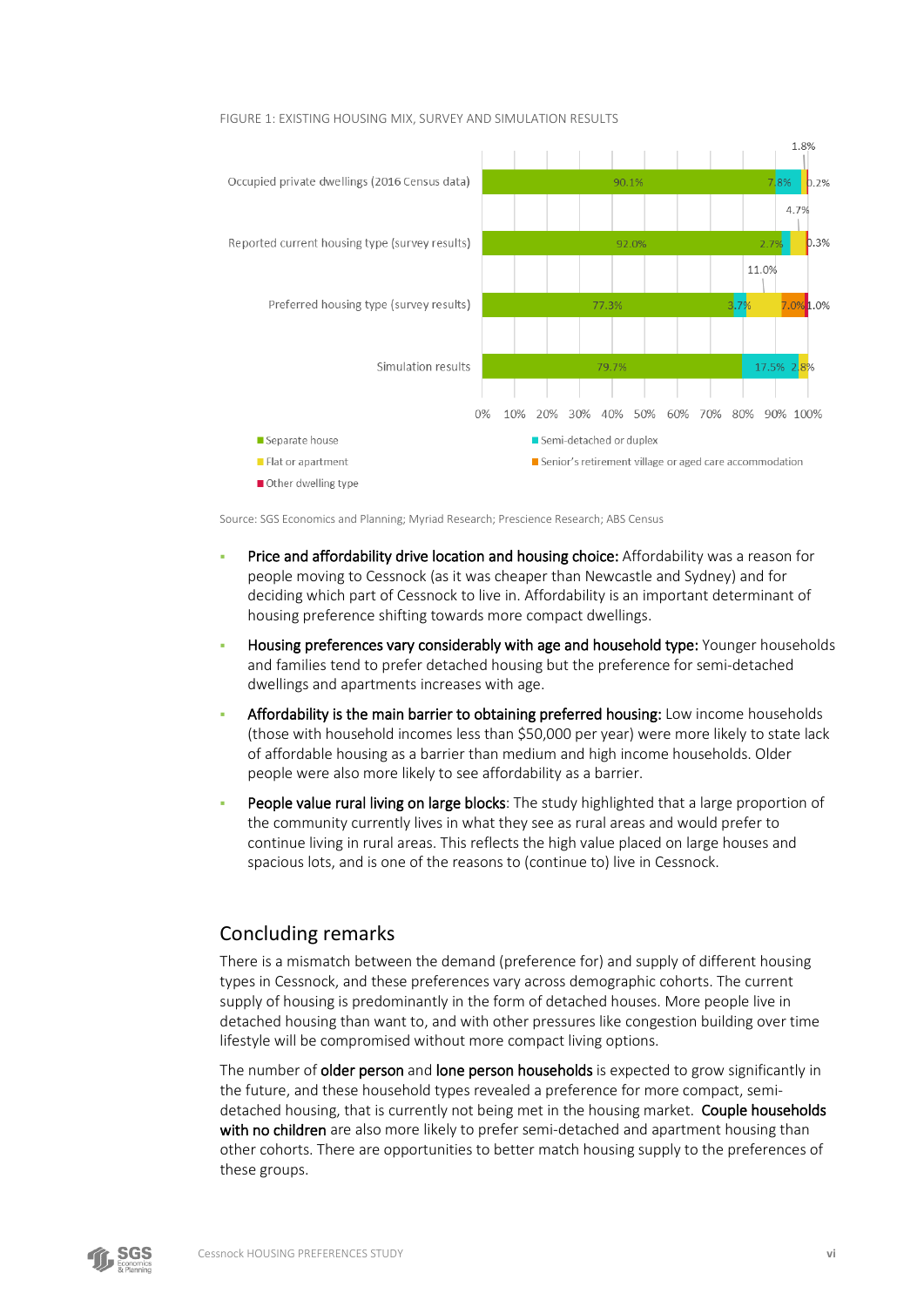Opportunities need to be provided for older households to move into housing that is not only compact, but also low maintenance and accessible, and located in well serviced areas. This would have the added advantage of freeing up existing detached housing stock for younger families and alleviate the pressure to build more detached houses.

Housing costs are a major concern for residents, and people recognise that townhouses/villas and apartments are more affordable than detached housing. The households that are more likely to prefer semi-detached housing are also households that are typically more price sensitive. New semi-detached housing aimed at responding to this demand should be affordable.

Council has a role to play in facilitating the supply of new housing that better match the community's preferences- urban development can better meet the needs of people moving within the LGA, as well as those who are moving into the LGA.

Council should consider steps to encourage greater diversity in housing types in Cessnock to meet the unmet demand for semi-detached and apartment dwellings. While this study has not considered supply side factors in detail, Council has two main avenues it can take to encourage housing diversity:

- Providing information to the property development sector about the demand for greater housing diversity in the municipality. This project provides a clear evidence base to send strong messages about the market potential for semi-detached dwellings in particular.
- Ensuring planning controls aren't creating barriers to development of more compact forms of housing. For example, through zoning controls or restrictions on amalgamating small lots that make development of more diverse housing unfeasible.
- Ensuring planning controls aren't promoting excessive development of detached housing in poorly serviced areas.